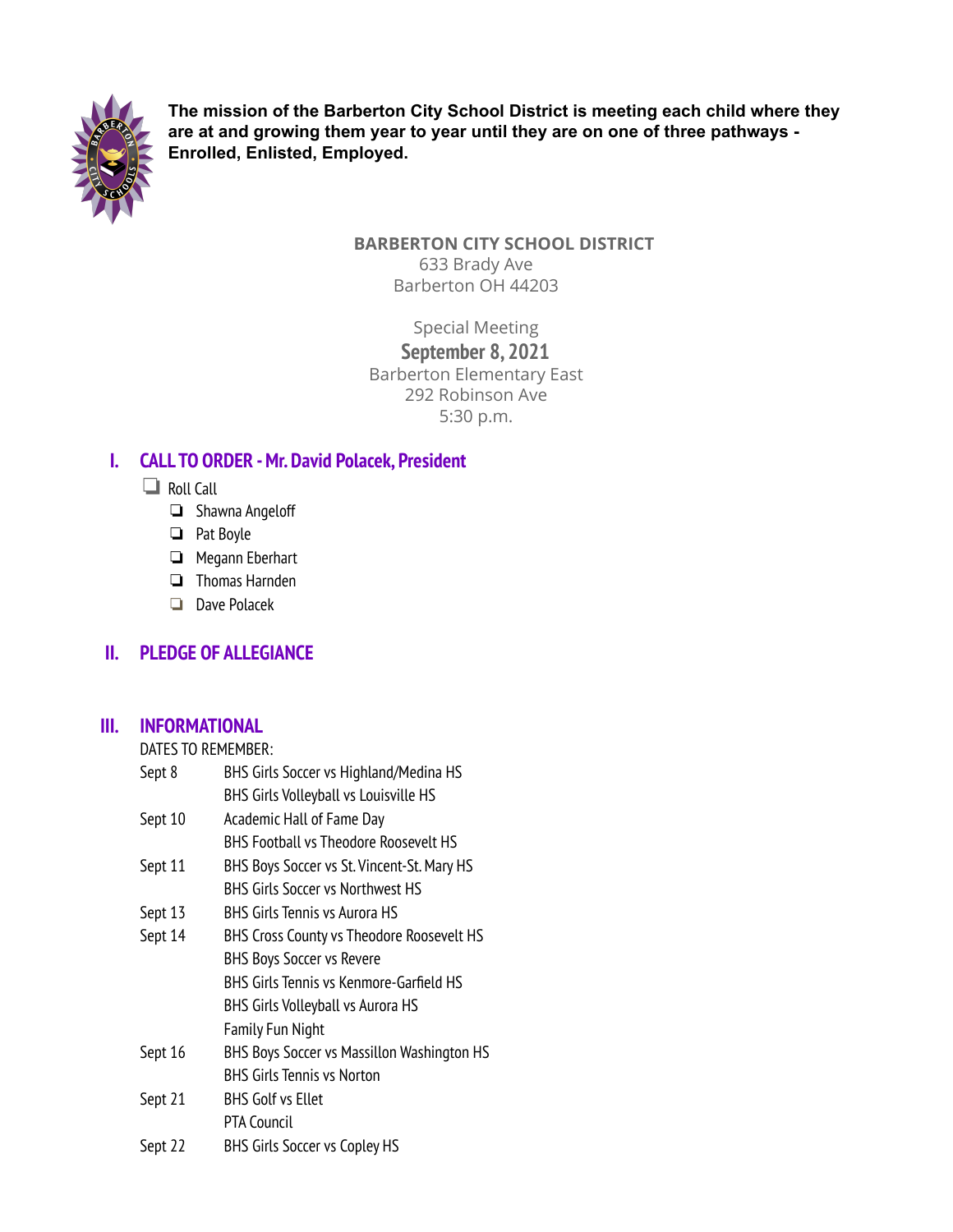BHS Girls Tennis vs Kenmore-Garfield HS Regular Board Meeting @ 5:30 pm - Administration Building Sept 22-25 9th Graders to Washington DC

Sept 25-26 Mumfest

### **IV. PRESENTATION**

- A. Start of the year Recap -Matt Saunders, Principal of East Elementary
- B. Outlook for Specials Sheila McGhee, Associate Principal of East Elementary
- C. Review of Kindergarten Orientation -Matt Saunders, Principal of East Elementary

#### **V. COMMITTEE REPORTS**

- A. Financial
- B. Key Communicators
- C. Education & Technology
- D. Policy
- E. Facilities & Extracurricular Activities
- F. Parks & Recreation
- G. Business Advisory Council

#### **VI. BOARD BUSINESS -Mr. Dave Polacek**

A. To approve the Mask Resolution.

**Whereas,** under Board Policy and the Ohio Revised Code, the Superintendent has the authority to implement a mask mandate; and

**Whereas,** the Superintendent did so on September 2, 2021 with such mandate taking effect on on September 7, 2021; and

Whereas, the Board of Education of the Barberton City School District hereby ratifies the decision of the Superintendent.

#### **Therefore, it be resolved** as follows:

- 1. Universal masking shall be required for all students grades preschool through grade 12 and grade 23, staff members and visitors while in District buildings.
- 2. The district will make exceptions for the following: (1) individuals with disabilities who cannot wear a mask or cannot safely wear a mask for reasons related to the disability; (2) individuals who have a medical condition that prohibits wearing a mask(with a signed physicians order); (3) when wearing a mask would create a risk to workplace health, safety or job duty; (4) when mask wearing is not appropriate in the school setting, such as when actively eating or drinking, when instruction so requires (e.g., band, choir), or while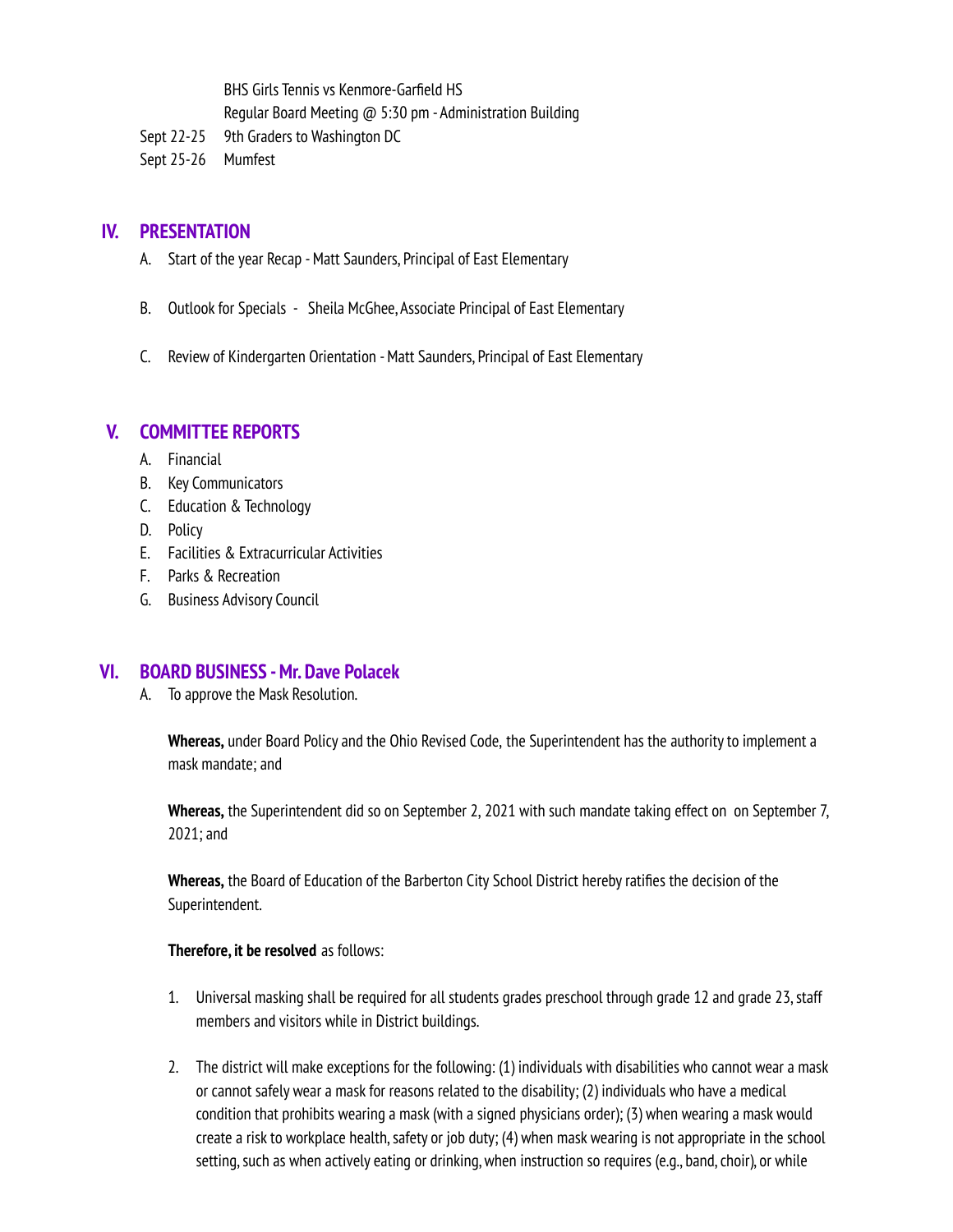actively competing in indoor athletic competition; and (5) when otherwise required under the law, health orders, or regulations.

- 3. Passengers and drivers on all school transportation shall wear masks when required by applicable laws, health orders, and regulations.
- 4. This resolution will be periodically reviewed by the Superintendent and the Board of Education to determine the need to continue or discontinue this mandate based upon current conditions of the COVID-19 pandemic.

MOTION:

SECOND:

Comments or Questions:

|          |              | Angeloff A/N Boyle A/N Eberhart A/N Harnden A/N Polacek A/N |  |
|----------|--------------|-------------------------------------------------------------|--|
| Approved | Not Approved | Other Action                                                |  |

## **VII. PERSONNEL -Mr.Jeff Ramnytz**

Recommend the board approve the following personnel items.

- A. To approve the following licensed personnel listed. Att. 1
- B. To approve the following non-certificated personnel listed. Att. 2





Comments or Questions:

Boyle A/N Eberhart A/N Harnden A/N Polacek A/N Angeloff A/N Approved \_\_\_\_\_\_\_\_\_ Not Approved \_\_\_\_\_\_\_\_ Other Action \_\_\_\_\_\_\_